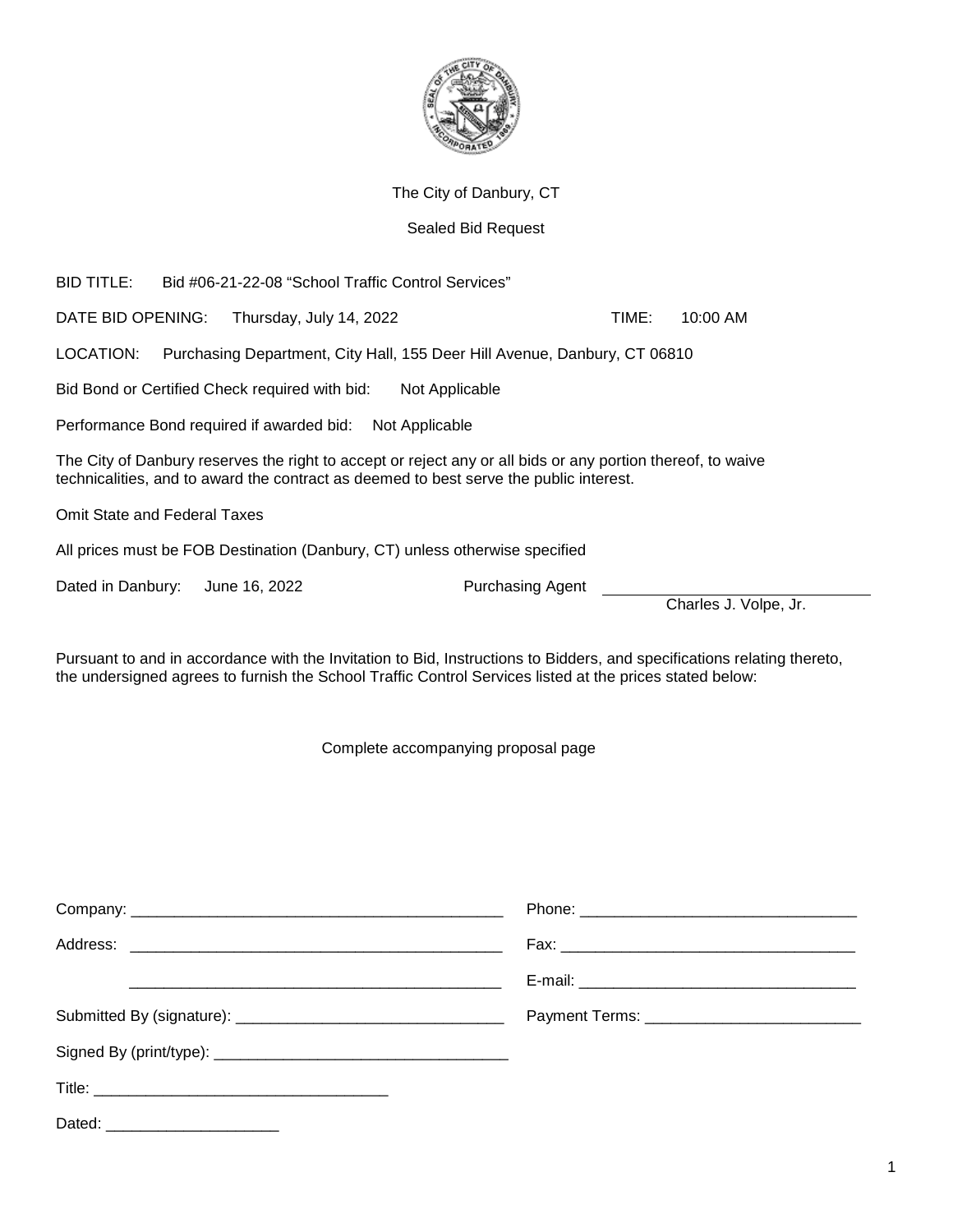## City of Danbury, CT

#### Bid #06-21-22-08 "School Traffic Control Services"

#### PROPOSAL

Pursuant to and in accordance with the Invitation to Bid and Instruction for Bidders, the undersigned agrees to furnish the School Traffic Control Services listed at the prices stated below:

| <b>Item</b>     | Location                                               | 07/01/2022-<br>06/30/2023 | 07/01/2023-<br>06/30/2024 |
|-----------------|--------------------------------------------------------|---------------------------|---------------------------|
|                 | <b>SCHOOL CROSSING GUARD POSTS</b>                     | <b>Daily Total</b>        | <b>Daily Total</b>        |
| $\mathbf{1}$    | 208 Osborne Street @ the Crosswalk                     | \$                        | \$                        |
| $\overline{2}$  | Balmforth Ave @ Osborne St                             | \$                        | \$                        |
| 3               | Broadview Middle School @ Hospital Ave                 | \$                        | \$                        |
| $\overline{4}$  | Coal Pit Hill Rd @ Lions Way                           | \$                        | \$                        |
| 5               | Davis St @ Tomlinson Ave                               | \$                        | \$                        |
| 6               | Division St @ Park Ave                                 | \$                        | \$                        |
| $\overline{7}$  | Eighth Ave @ Roberts Ave                               | \$                        | \$                        |
| 8               | Grandview Ave @ Rose Hill                              | \$                        | $\overline{\mathbf{e}}$   |
| 9               | Highland Ave @ Davis St                                | \$                        | \$                        |
| $\overline{10}$ | Hospital Ave @ Locust Ave                              | \$                        | \$                        |
| 11              | Hospital Ave @ Third St                                | \$                        | \$                        |
| 12              | Hospital Ave @ Fourth St                               | \$                        | \$                        |
| 13              | James Roach @ Osborne St                               | \$                        | \$                        |
| 14              | King Street School                                     | \$                        | \$                        |
| 15              | Lake Ave @ Westville Ave                               | \$                        | \$                        |
| 16              | Locust Ave @ Osborne St (Broadview Middle School)      | \$                        | $\overline{\mathcal{S}}$  |
| 17              | Locust Ave @ Osborne St (Ellsworth Ave School)         | \$                        | \$                        |
| 18              | Locust Ave @ Roberts Ave                               | \$                        | \$                        |
| 19              | Memorial Dr @ Lions Way                                | \$                        | \$                        |
| 20              | Memorial Dr @ Main St (2 guards - Rogers Park MS)      | \$                        | \$                        |
| 21              | Memorial Dr @ Main St (2 guards - South Street School) | \$                        | \$                        |
| 22              | Mill Ridge School @ High Ridge                         | \$                        | \$                        |
| 23              | Myrtle Ave @ Westville Ave                             | \$                        | \$                        |
| 24              | Ninth St @ Roberts Ave                                 | \$                        | $\overline{\mathbf{e}}$   |
| 25              | Oak Lane (Hayestown School)                            | \$                        | \$                        |
| 26              | Osborne St @ Hospital Ave                              | \$                        | $\overline{\mathbf{e}}$   |
| 27              | Osborne St @ Moss Ave                                  | \$                        | $\overline{\mathbf{e}}$   |
| 28              | Park Ave @ Crescent St                                 | \$                        | \$                        |

# **School Year (184 days)**

(cont'd)

Bidder \_\_\_\_\_\_\_\_\_\_\_\_\_\_\_\_\_\_\_\_\_\_\_\_\_\_\_\_\_\_\_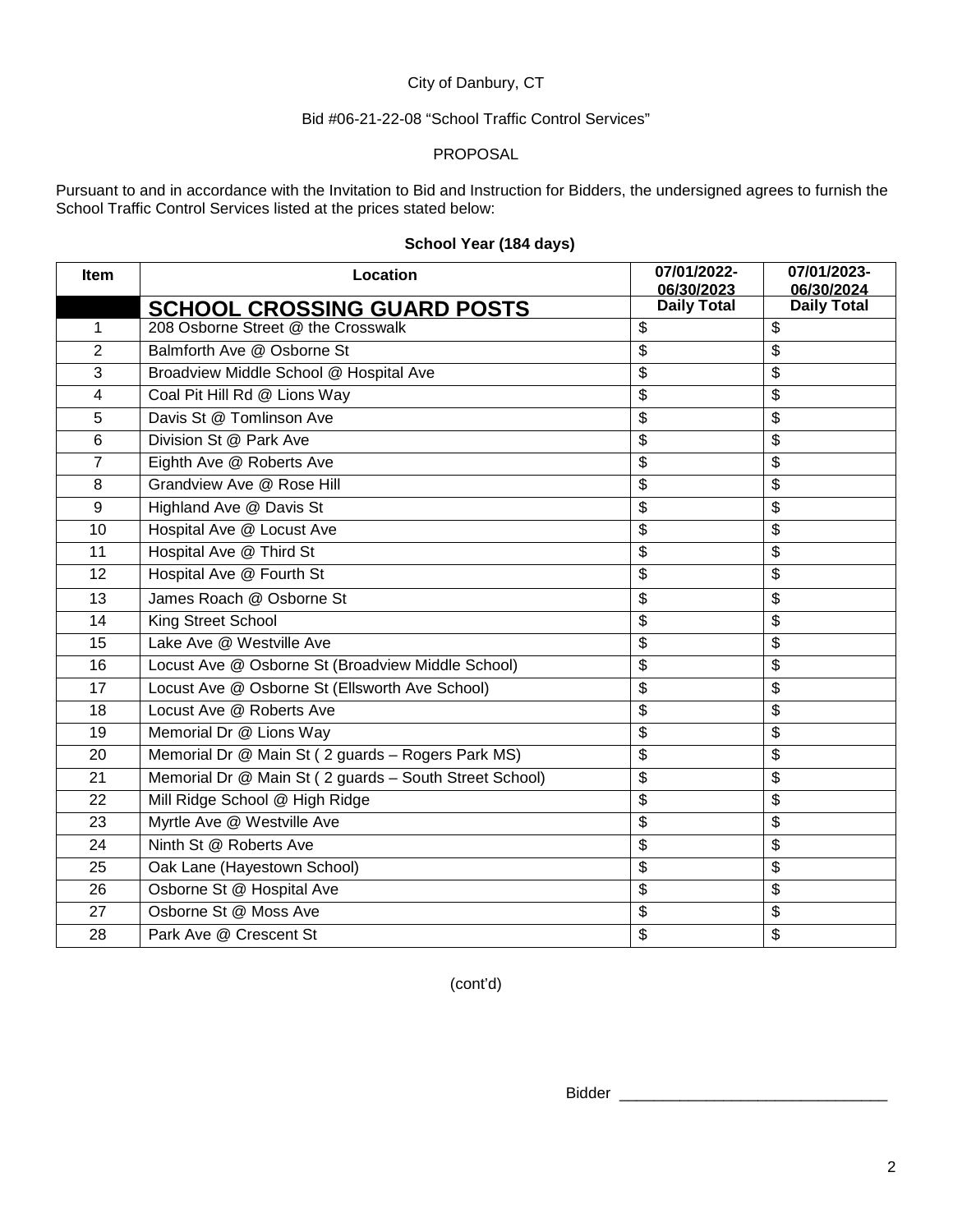# City of Danbury, CT

## Bid #06-21-22-08 "School Traffic Control Services"

## PROPOSAL (cont'd)

| Item | Location                                       | 7/1/2022-<br>6/30/2023 | 7/1/2023-<br>6/30/2024 |
|------|------------------------------------------------|------------------------|------------------------|
|      | <b>SCHOOL CROSSING GUARD POSTS</b>             | <b>Daily Total</b>     | <b>Daily Total</b>     |
| 29   | Park Ave @ Pleasant St                         | \$                     | \$                     |
| 30   | Park Avenue School entrance                    | \$                     | \$                     |
| 31   | Rose Hill Ave @ Highland Ave                   | \$                     | \$                     |
| 32   | Rowan St @ Second Ave                          | \$                     | \$                     |
| 33   | Rowan St Ext @ Hayestown Ave                   | \$                     | \$                     |
| 34   | Shelter Rock @ Fleetwood                       | \$                     | \$                     |
| 35   | Shelter Rock @ Topstone                        | \$                     | \$                     |
| 36   | South St @ Mountainville Ave                   | \$                     | \$                     |
| 37   | South St @ Triangle St                         | \$                     | \$                     |
| 38   | South Street School                            | \$                     | \$                     |
| 39   | Stadley Rough @ Glenn Rd                       | \$                     | \$                     |
| 40   | Stadley Rough School @ the crosswalk           | \$                     | \$                     |
| 41   | Tomlinson Ave @ Morris St                      | \$                     | \$                     |
| 42   | Town Hill Ave @ South St                       | \$                     | \$                     |
| 43   | W. Wooster @ Pleasant St                       | \$                     | \$                     |
| 44   | Westville Ave @ Roger Ave                      | \$                     | \$                     |
| 45   | White St @ Wildman St                          | \$                     | \$                     |
|      | <b>Total Per School Day for Public Schools</b> | \$                     | \$                     |

Service can begin within \_\_\_\_\_\_\_\_\_\_\_\_\_\_\_\_\_\_\_\_\_\_\_\_\_\_\_days after receipt of order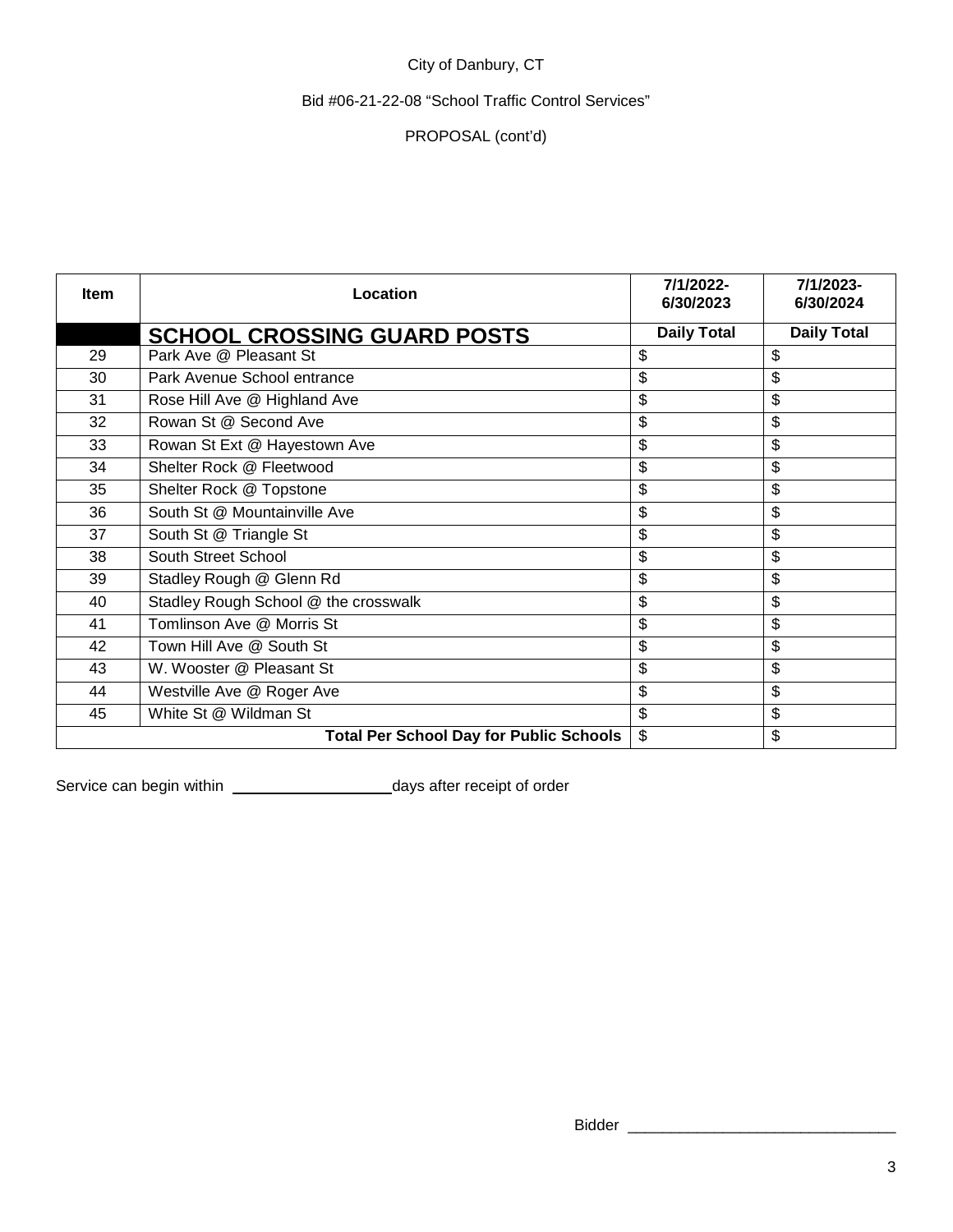#### **DANBURY POLICE DEPARTMENT SCHOOL CROSSING GUARD POSTS**

| <b>LOCATION</b>                             | <b>Morning</b> | Afternoon     |
|---------------------------------------------|----------------|---------------|
| 1. 208 Osborne Street @ the crosswalk       | $0700 - 0735$  | $1425 - 1450$ |
| Daily Total Hours                           | :35            | :25           |
| 2. Balmforth Ave @ Osborne St               | $0800 - 0830$  | $1545 - 1615$ |
| Daily Total Hours                           | :30            | :30           |
| 3. Broadview Middle School @ Hospital Ave   | $0720 - 0750$  | $1425 - 1445$ |
| Daily Total Hours                           | :30            | :20           |
| 4. Coal Pit Hill Rd @ Lions Way             | $0720 - 0750$  | 1415 - 1445   |
| Daily Total Hours                           | :30            | :30           |
| 5. Davis St @ Tomlinson Ave                 | $0750 - 0825$  | $1455 - 1515$ |
| Daily Total Hours                           | :35            | :20           |
| 6. Division St @ Park Ave                   | $0825 - 0850$  | $1520 - 1545$ |
| Daily Total Hours                           | :25            | :25           |
| 7. Eighth Ave @ Roberts Ave                 | $0825 - 0855$  | $1525 - 1550$ |
| Daily Total Hours                           | :30            | :25           |
| 8. Grandview Ave @ Rose Hill                | $0750 - 0825$  | $1450 - 1515$ |
| Daily Total Hours                           | :35            | :25           |
| 9. Highland Ave @ Davis St                  | $0750 - 0825$  | $1455 - 1525$ |
| Daily Total Hours                           | :35            | :30           |
| 10. Hospital Ave @ Locust Ave               | $0720 - 0750$  | 1425 - 1445   |
| Daily Total Hours                           | :30            | :20           |
| 11. Hospital Ave @ Third St                 | $0720 - 0750$  | $1425 - 1445$ |
| Daily Total Hours                           | :30            | :20           |
| 12. Hospital Ave @ Fourth St                | $0720 - 0750$  | $1420 - 1445$ |
| Daily Total Hours                           | :30            | :25           |
| 13. James Roach @ Osborne St                | $0820 - 0855$  | $1515 - 1545$ |
| Daily Total Hours                           | :35            | :30           |
| <b>LOCATION</b>                             | <b>Morning</b> | Afternoon     |
| 14. King Street School                      | $0800 - 0825$  | $1455 - 1515$ |
| Daily Total Hours                           | :25            | :20           |
| 15. Lake Ave @ Westville Ave                | $0745 - 0820$  | $1455 - 1515$ |
| Daily Total Hours                           | :35            | :20           |
| 16. Locust Ave @ Osborne St (Broadview MS)  | $0825 - 0855$  | 1525 - 1535   |
| Daily Total Hours                           | :30            | :10           |
| 17. Locust Ave @ Osborne St (Ellsworth Ave) | $0700 - 0735$  | $1425 - 1450$ |
| Daily Total Hours                           | :35            | :25           |
| 18. Locust Ave @ Roberts Ave                | $0825 - 0850$  | $1525 - 1545$ |
| Daily Total Hours                           | :25            | :20           |
| 19. Memorial Dr @ Lions Way                 | $0720 - 0750$  | $1425 - 1445$ |
| Daily Total Hours                           | :30            | :20           |
| 20. Memorial Dr @ Main St                   | $0720 - 0750$  | $1420 - 1445$ |
| (2 guards required - Rogers Park MS)        | (x2)           | (x2)          |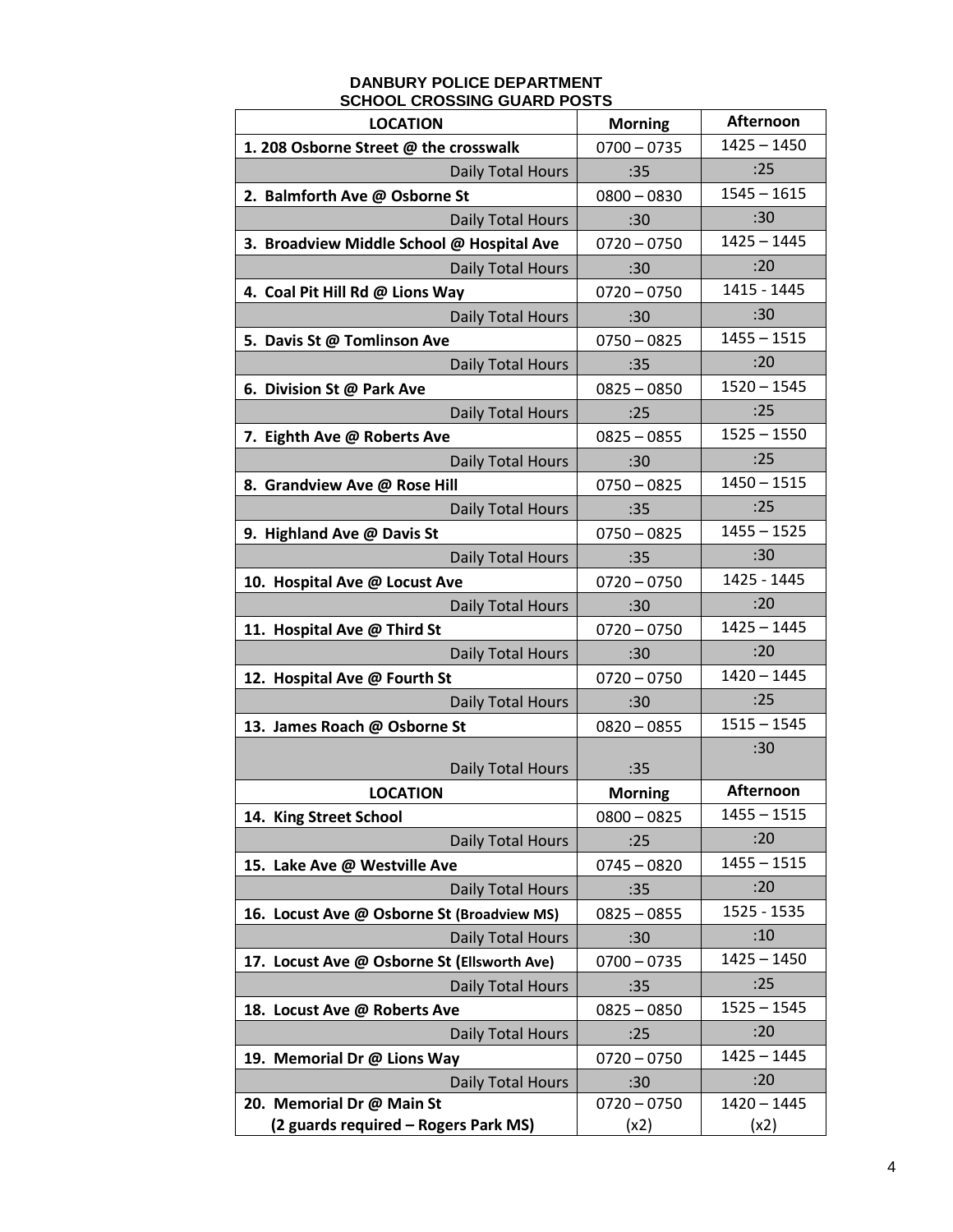| Daily Total Hours                         | :60            | :50           |
|-------------------------------------------|----------------|---------------|
| 21. Memorial Dr @ Main St                 | $0820 - 0855$  | $1525 - 1545$ |
| (2 guards required - South Street School) | (x2)           | (x2)          |
| Daily Total Hours                         | 1:10           | :40           |
| 22. Mill Ridge School @ High Ridge        | $0800 - 0825$  | $1455 - 1515$ |
| Daily Total Hours                         | :25            | :20           |
| 23. Myrtle Ave @ Westville Ave            | $0750 - 0825$  | 1455 - 1515   |
| Daily Total Hours                         | :35            | :20           |
| 24. Ninth St @ Roberts Ave                | $0820 - 0850$  | $1525 - 1545$ |
| Daily Total Hours                         | :30            | :20           |
| 25. Oak Lane (Hayestown School)           | $0800 - 0825$  | $1455 - 1515$ |
| Daily Total Hours                         | :25            | :20           |
| 26. Osborne St @ Hospital Ave             | $0820 - 0855$  | $1525 - 1545$ |
| <b>Daily Total Hours</b>                  | :35            | :20           |
| 27. Osborne St @ Moss Ave                 | $0820 - 0855$  | $1525 - 1555$ |
| Daily Total Hours                         | :35            | :30           |
| 28. Park Ave @ Crescent St                | $0820 - 0855$  | $1525 - 1545$ |
| Daily Total Hours                         | :35            | :20           |
| 29. Park Ave @ Pleasant St                | $0820 - 0855$  | $1525 - 1545$ |
| Daily Total Hours                         | :35            | :20           |
| 30. Park Avenue School entrance           | $0815 - 0855$  | $1520 - 1545$ |
| Daily Total Hours                         | :40            | :25           |
| 31. Rose Hill Ave @ Highland Ave          | $0750 - 0825$  | $1455 - 1515$ |
| Daily Total Hours                         | :35            | :20           |
| 32. Rowan St @ Second Ave                 | $0730 - 0815$  | $1450 - 1525$ |
| Daily Total Hours                         | :45            | :35           |
| 33. Rowan St Ext @ Hayestown Ave          | $0745 - 0815$  | $1455 - 1520$ |
| Daily Total Hours                         | :30            | :25           |
|                                           |                |               |
| <b>LOCATION</b>                           | <b>Morning</b> | Afternoon     |
| 34. Shelter Rock @ Fleetwood              | $0825 - 0855$  | $1520 - 1545$ |
| Daily Total Hours                         | :30            | :25           |
| 35. Shelter Rock @ Topstone               | $0750 - 0825$  | $1455 - 1515$ |
| Daily Total Hours                         | :35            | :20           |
| 36. South St @ Mountainville Ave          | $0820 - 0855$  | $1525 - 1540$ |
| Daily Total Hours                         | :35            | :15           |
| 37. South St @ Triangle St                | $0815 - 0850$  | $1525 - 1545$ |
| Daily Total Hours                         | :35            | :20           |
| 38. South Street School                   | $0820 - 0855$  | $1525 - 1540$ |
| Daily Total Hours                         | :35            | :15           |
| 39. Stadley Rough @ Glenn Rd              | $0825 - 0855$  | $1525 - 1545$ |
| Daily Total Hours                         | :30            | :20           |
| 40. Stadley Rough School @ the crosswalk  | $0800 - 0825$  | $1455 - 1515$ |
| Daily Total Hours                         | :25            | :20           |
| 41. Tomlinson Ave @ Morris St             | $0750 - 0825$  | $1450 - 1515$ |
| Daily Total Hours                         | :35            | :25           |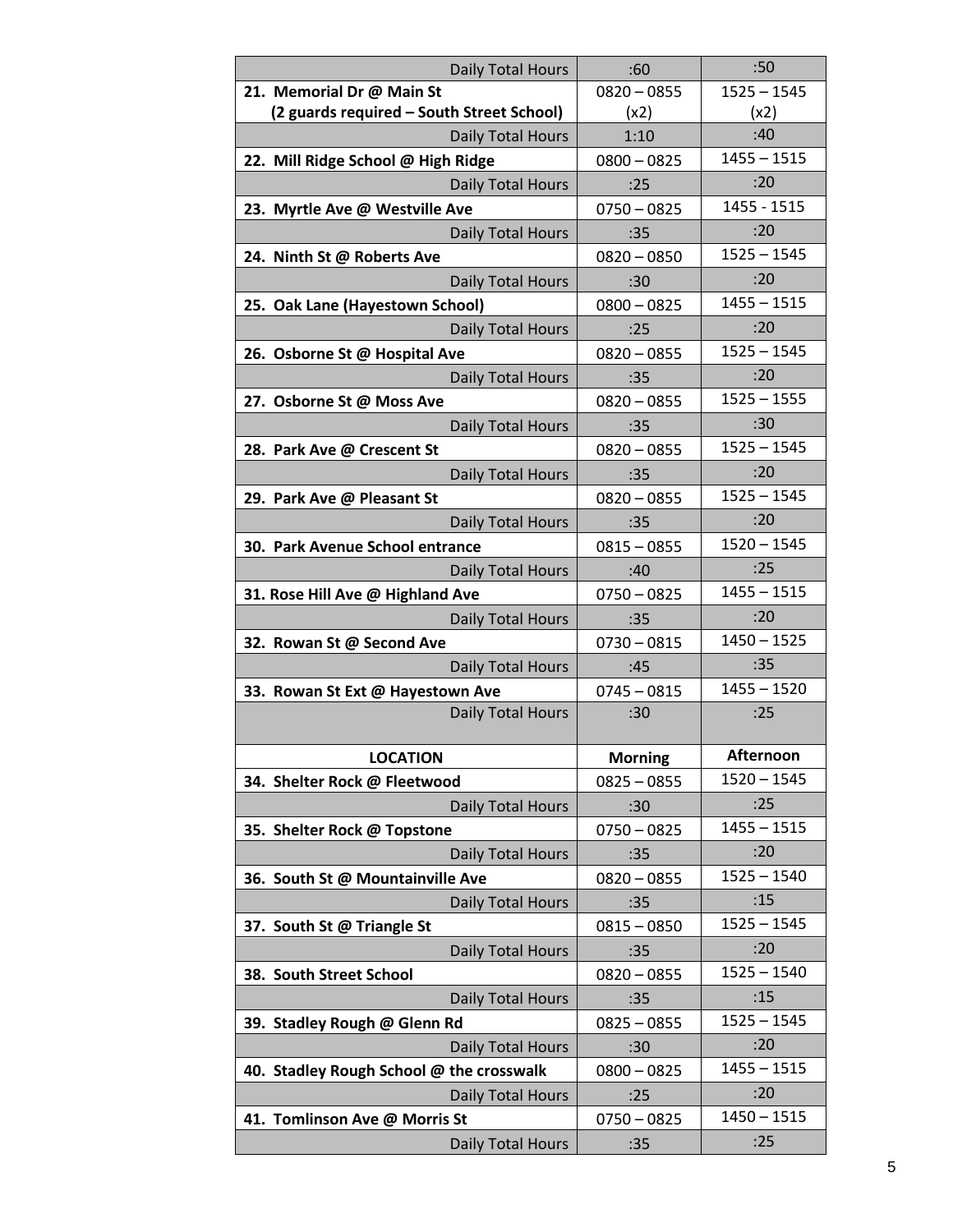| 42. Town Hill Ave @ South St  | $0820 - 0855$  | $1525 - 1545$    |
|-------------------------------|----------------|------------------|
| Daily Total Hours             | :35            | :20              |
| 43. W. Wooster @ Pleasant St  | $0815 - 0850$  | $1525 - 1550$    |
| Daily Total Hours             | :35            | :25              |
| 44. Westville Ave @ Roger Ave | $0745 - 0825$  | $1455 - 1515$    |
| Daily Total Hours             | :40            | :20              |
| 45. White St @ Wildman St     | $0700 - 0735$  | $1425 - 1455$    |
| Daily Total Hours             | :35            | :30              |
| <b>DAILY TOTALS</b>           | <b>Morning</b> | <b>Afternoon</b> |
|                               | 25:30          | 17:40            |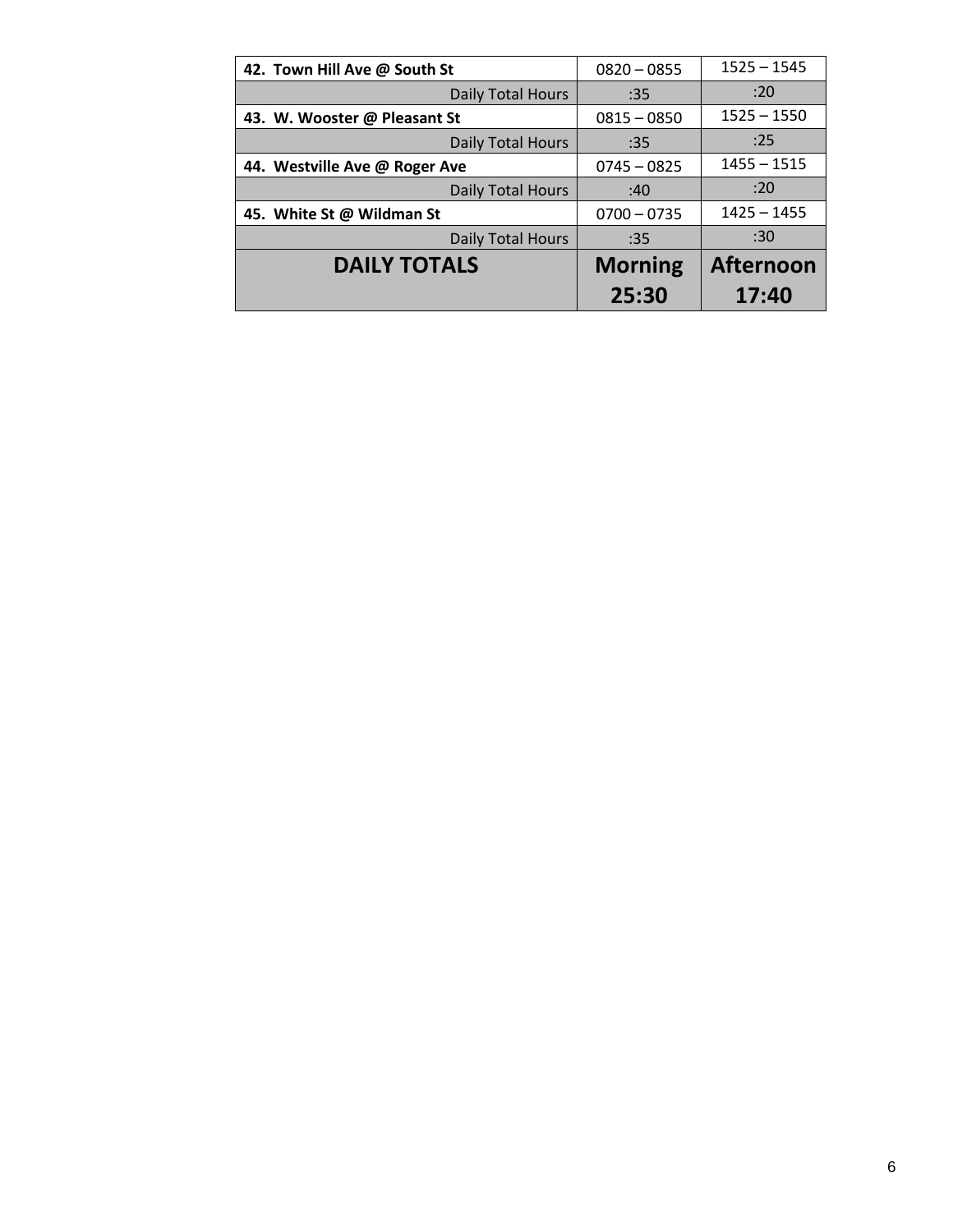#### City of Danbury, CT

#### Bid #06-21-22-08 "School Traffic Control Services"

#### **SPECIFICATIONS**

#### School Traffic Control Services

#### Intent:

The intent of this specification is to acquire the services of a qualified vendor for purposes of controlling vehicular and pedestrian traffic at City designated school crossing locations.

#### Basis of Award:

The City intends to award the bid to the responsive and responsible bidder offering the lowest total cost for the two-year period.

#### Contract Period:

Prices offered on the proposal schedule shall be firm for the specified period. The City and the contractor, if mutual agreement is reached, may extend the contract for up to three additional years. Any extension shall be at the same price, terms, and conditions as the previous year; however, the owner has the sole discretion to reject or accept such extension. Evaluation for extension of the contract will be done yearly at the anniversary date of each of the contracts, but in no case shall the duration of this contract exceed five (5) years in total.

#### General:

Traffic control services will be required at work sites on local and/or state roadways within the City of Danbury, CT, as designated by the schedule of the Purchaser. *The Purchaser may change these work sites and schedules during the course of the school year, as necessary.* 

Traffic control personnel contracted as a result of this bid shall be properly experienced, trained and certified as may be applicable now or in the future. Work performance shall be in full accordance with any/all local, state or federal ordinances, laws and regulations.

The vendor's personnel shall be responsible to provide his/her own transportation to and from work and between work sites during the course of the day. The vendor's personnel must be attired in vendor supplied clothing and equipment, inclusive but not limited to a vendor uniform identifying the business, reflective safety vests and hand-held stop/go signs.

#### Bidder Qualifications:

Prior to contract award, the bidder shall demonstrate to the satisfaction of the Purchaser that they possess adequate experienced personnel in vehicular and pedestrian traffic control.

Bidder to have five (5) years' experience in the field of School Traffic Services.

Bidder to provide completed "REFERENCES" page.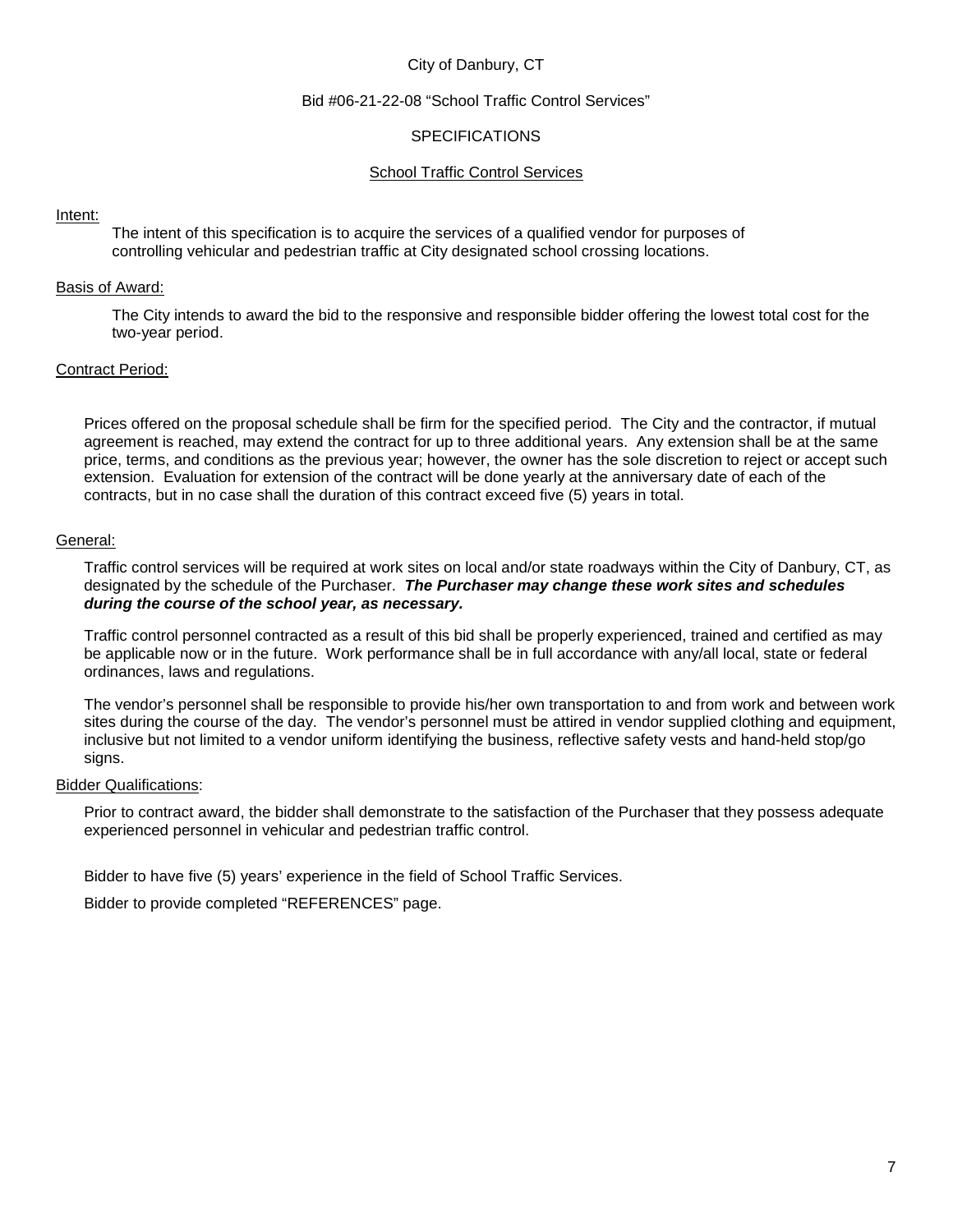# EXCEPTIONS

| Page # | Paragraph | Item Description & Alternate Proposal |
|--------|-----------|---------------------------------------|
|        |           |                                       |
|        |           |                                       |
|        |           |                                       |
|        |           |                                       |
|        |           |                                       |
|        |           |                                       |
|        |           |                                       |
|        |           |                                       |
|        |           |                                       |
|        |           |                                       |
|        |           |                                       |
|        |           |                                       |
|        |           |                                       |
|        |           |                                       |
|        |           |                                       |
|        |           |                                       |
|        |           |                                       |
|        |           |                                       |
|        |           |                                       |
|        |           |                                       |
|        |           |                                       |
|        |           |                                       |
|        |           |                                       |
|        |           |                                       |
|        |           |                                       |
|        |           |                                       |
|        |           |                                       |
|        |           |                                       |
|        |           |                                       |
|        |           |                                       |
|        |           |                                       |
|        |           |                                       |
|        |           |                                       |
|        |           |                                       |
|        |           |                                       |
|        |           |                                       |
|        |           |                                       |
|        |           |                                       |
|        |           |                                       |
|        |           |                                       |
|        |           |                                       |
|        |           |                                       |
|        |           |                                       |
|        |           |                                       |
|        |           |                                       |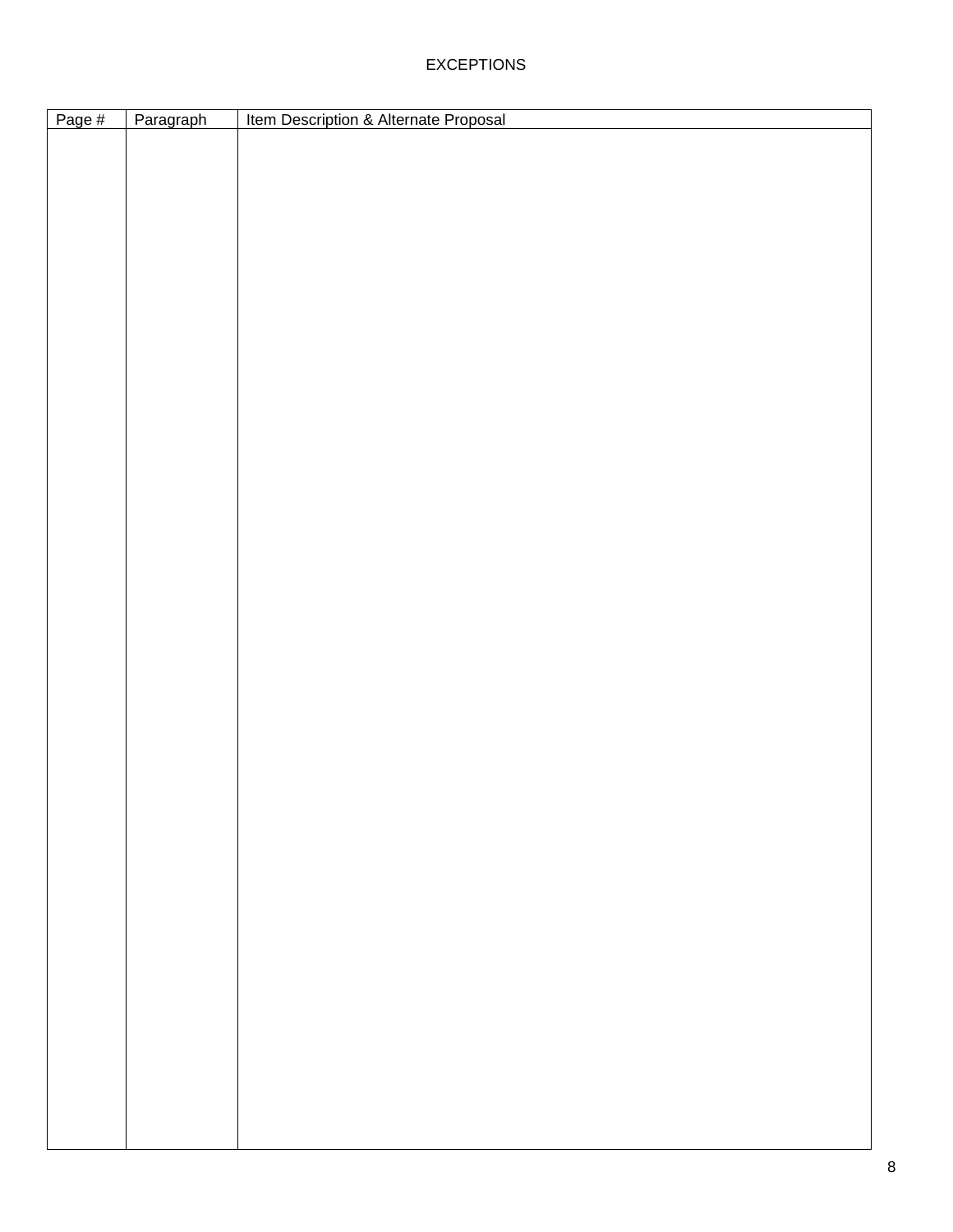#### **REFERENCES**

List Below at least five (5) references for similar projects, including all information requested. THIS PAGE MUST BE COMPLETED. If Bidders wish to<br>keep their references confidential, this page may be removed from the bid p followed.

| 1)      |                                                                                                                                                                                                                                |  |                                        |                                     |
|---------|--------------------------------------------------------------------------------------------------------------------------------------------------------------------------------------------------------------------------------|--|----------------------------------------|-------------------------------------|
|         |                                                                                                                                                                                                                                |  |                                        |                                     |
|         | Approximate \$ Value _________________________                                                                                                                                                                                 |  | Date: Started _______________________  |                                     |
|         |                                                                                                                                                                                                                                |  |                                        |                                     |
|         |                                                                                                                                                                                                                                |  |                                        |                                     |
| 2)      |                                                                                                                                                                                                                                |  |                                        |                                     |
|         |                                                                                                                                                                                                                                |  |                                        |                                     |
|         | Approximate \$ Value _______________________                                                                                                                                                                                   |  | Date: Started _____________________    | Completed _________________________ |
|         |                                                                                                                                                                                                                                |  |                                        |                                     |
|         |                                                                                                                                                                                                                                |  |                                        |                                     |
| 3)      |                                                                                                                                                                                                                                |  |                                        |                                     |
|         |                                                                                                                                                                                                                                |  |                                        |                                     |
|         | Approximate \$ Value _______________________                                                                                                                                                                                   |  |                                        |                                     |
|         |                                                                                                                                                                                                                                |  |                                        |                                     |
|         |                                                                                                                                                                                                                                |  |                                        |                                     |
| 4)      |                                                                                                                                                                                                                                |  |                                        |                                     |
|         |                                                                                                                                                                                                                                |  |                                        |                                     |
|         | Approximate \$ Value _______________________                                                                                                                                                                                   |  | Date: Started _______________________  |                                     |
|         |                                                                                                                                                                                                                                |  |                                        |                                     |
|         |                                                                                                                                                                                                                                |  |                                        |                                     |
| 5)      |                                                                                                                                                                                                                                |  |                                        |                                     |
|         |                                                                                                                                                                                                                                |  |                                        |                                     |
|         | Approximate \$ Value ________________________                                                                                                                                                                                  |  | Date: Started ________________________ |                                     |
|         | Contact: Name experience and the contract of the contract of the contract of the contract of the contract of the contract of the contract of the contract of the contract of the contract of the contract of the contract of t |  |                                        |                                     |
|         |                                                                                                                                                                                                                                |  |                                        |                                     |
|         |                                                                                                                                                                                                                                |  |                                        |                                     |
| Company |                                                                                                                                                                                                                                |  |                                        |                                     |
| Street  |                                                                                                                                                                                                                                |  |                                        |                                     |
|         | City, State, Zip                                                                                                                                                                                                               |  | Telephone #                            |                                     |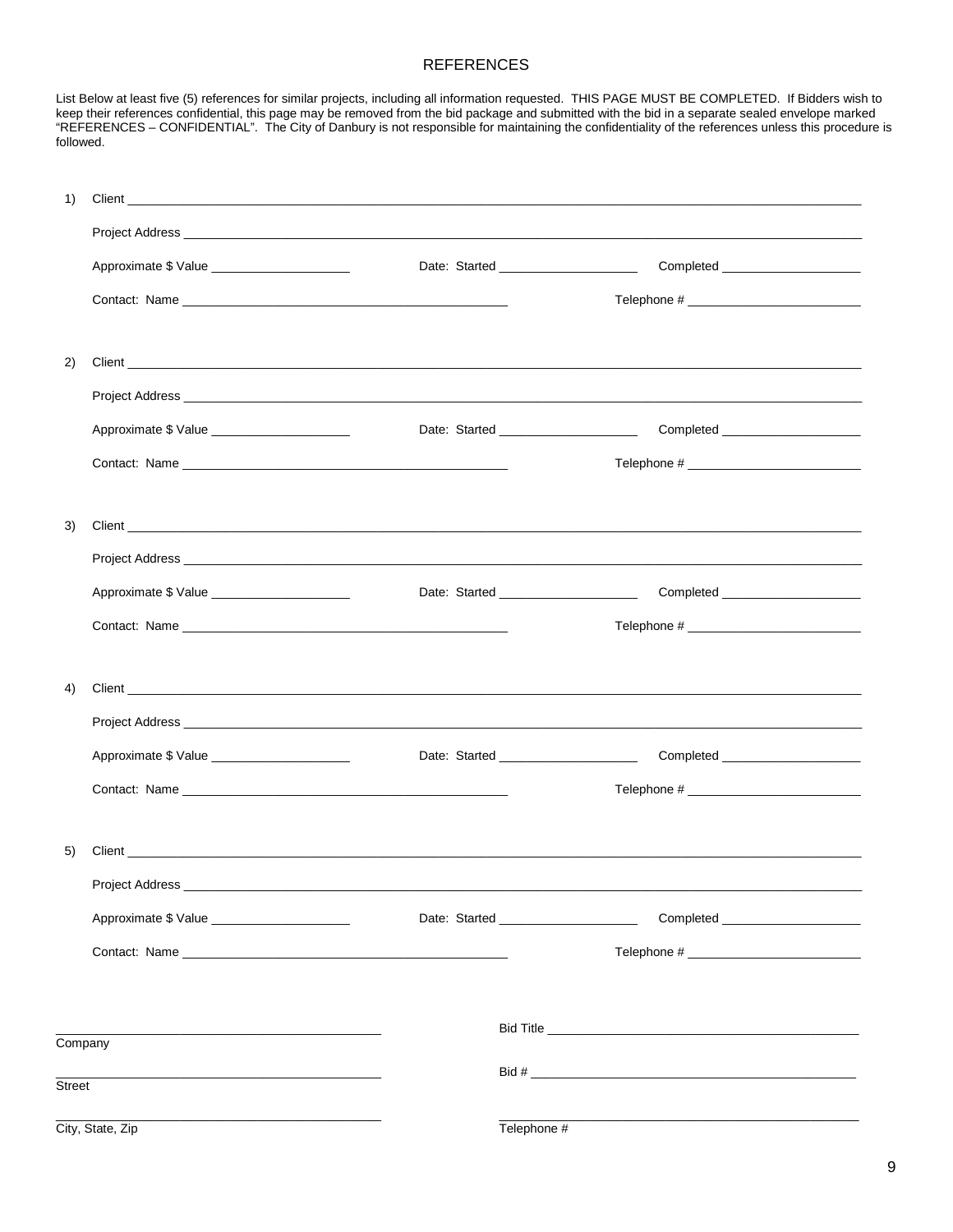#### **INSTRUCTIONS TO BIDDERS**

Sealed bids will be received at the Office of the Purchasing Agent, 155 Deer Hill Avenue, Danbury, CT 06810 until the time and date specified on the cover sheet. Bids received later than the time specified will not be accepted. In the event of the closure of City Hall, bids will be opened on the following day that City Hall is opened. Amendments to or withdrawal of any section of the submitted bid received later than the time & date set for the bid opening will not be considered. Bid proposals must remain in effect for a minimum of 30 days unless otherwise noted elsewhere in the bid specifications.

**BID DOCUMENTS:** are available upon receipt of this invitation (if not attached) over the internet at the City's website: www.danbury-ct.gov. Adobe Acrobat reader is required to view this document. If you do not have this software you may down load at no cost from Adobe at http://www.adobe.com. Businesses without internet access may obtain a copy of the bid by contacting the Purchasing Agent's Office, City Hall, 155 Deer Hill Avenue, Danbury, CT 06810, (203) 797-4571.

**BID BONDS:** if applicable, shall be in the amount of 5% of the total bid made out in favor of the City of Danbury and issued by a Surety company acceptable to the City of Danbury, and must accompany each bid**.** A certified check in the same amount may be submitted in lieu of the bid bond. Bids submitted without Certified Check or Bid Bond will not be accepted. The City of Danbury will not be held liable for the accrual of interest on any check held by the City in conjunction with this bid. All checks or bid bonds will be refunded to the unsuccessful bidders after award of the bid. The deposit check or Bid Bond of the successful bidder will be held in escrow until such time as the City determines that the bidder has or will meet their obligations as stated by the bid. If the bidder fails or refuses within a reasonable time after due notice that the contract has been awarded, to execute the same, an amount representing a loss to the City by reason of such failure shall be retained and paid into the City treasury.

**REPLIES**: whether bid or no bid, must have the bid number clearly identified on the outside of the envelope. Bidders not marking the envelopes with the Bid number and date/time of opening on the envelope will have no recourse against the City of Danbury or its employees. Such bidders run the risk of the bid being opened prior to the scheduled Bid Opening time. Once opened such bids are public record. Any alleged oral agreement made by a bidder or contractor with any agency or employee of the City of Danbury will be disregarded.

**FREIGHT**: Prices quoted shall be net delivery **F.O.B. Danbury, CT.** All bid prices must include prepaid delivery, assembly, and/or installation (ready for operation and/or use) of all equipment and/or materials to the individual locations(s) as designated by the Purchasing Agent. All bid prices are to be submitted on the sheets provided for this bid. Quantities and pricing are to be listed in accordance with these sheets.

**QUESTIONS**: Request for interpretation of any portion of the bid may be made by telephone to the Purchasing Agent at 203-797-4571. All replies will be given verbally and a copy of any such inquiry and advice (if deemed vital to the bid by the Purchasing Agent) will be made available to each prospective bidder in the form of an addendum. Bidder should check the City's website for addendums/updates 48 hours prior to the bid opening.

**IDENTICAL BIDS:** In the event of receipt of identical bids as to offerings, delivery, service, content, price, etc., the bid will be awarded in accordance with the information contained in the bid document, based on first received as to date and time of receipt of the bid.

**NON-COLLUSION STATEMENTS:** In order for bids to be considered, a non-collusive statement must be submitted with the bid. A sample non-collusive bid statement is attached. Bidders may elect to submit their own notarized noncollusion statement.

**CONDITIONAL, QUALIFIED OR NON-RESPONSIVE BIDS/PROPOSALS**: All bids/proposals shall be submitted in the form and manner as indicated by the bid documents and bid forms. Any proposal which is not submitted in the form and manner indicated by the bid documents or which contains information, statements, conditions, or qualifications which place conditions or qualifications on the proposal submittal for purposes of making an award, or which alter any proposal terms, conditions, specifications, or forms, which has not been previously approved by written addendum from the Purchasing Agent, or which does not meet legal requirements, shall be declared as a qualified, conditional, or nonresponsive proposal and shall be rejected without further consideration. Any proposal response that does not fully respond to and comply with all detailed specifications or requests for information, including execution of proposal forms, may be declared "non-responsive" and recommended for rejection. The City of Danbury shall not be responsible for any errors or omissions by the Offeror.

**UNBALANCED BIDS AND/OR EXCESSIVE LINE ITEM PRICES**: The City reserves the right to reject any bids in which unit prices, in the sole opinion of the City, are unbalanced. In addition, where the City has decided to make an award, it further reserves the right to non-utilize a particular line item that in the sole opinion of the City is excessively priced, and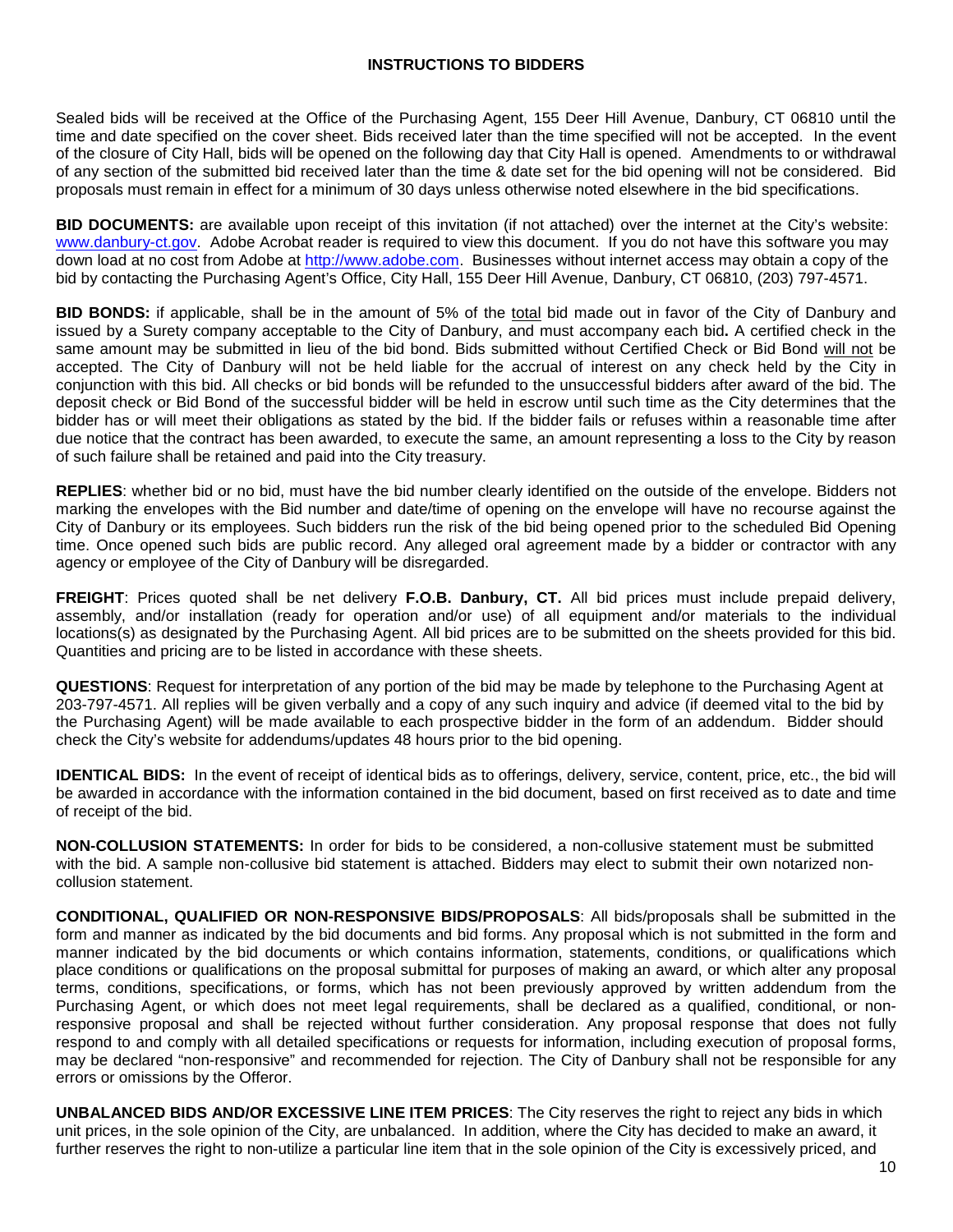reserves the right to obtain that item from another source

**CONTRACT:** A response to an Invitation to Bid (ITB) is an offer to contract with the City of Danbury based upon the terms, conditions and specifications contained in the City's ITB. Bids do not become contract unless and until executed by the City.

**TAXES:** Omit all State and Federal taxes from the bid. The City of Danbury is exempt from the payment of taxes imposed by Federal government and/or the State of Connecticut.

**OWNERSHIP OF DOCUMENTS**: All documents, including drawings, plans, specifications, videotapes, or other documents or maps prepared by a contractor pursuant to any agreement arising from this bid shall become the property of the City of Danbury upon completion of the project or any termination of the project prior to the completion of the project.

**LEGALITY**: All bid offers for commodities, work, materials, or equipment hereunder shall comply in every respect with the laws, specifications and requirements of the State of Connecticut and the Federal government. Contractor will comply with the provisions of the Connecticut Fair Employment Practices Law.

**LANGUAGE DISPUTES:** Any disputes over the interpretation and/or meaning of any individual terms, conditions, and/or language within this Request for Bid/Proposal document shall be resolved by and at the sole discretion of the City Purchasing Agent in a manner that is in the best interest of, and best advantage to, the City of Danbury, provided any such interpretation shall be reasonable.

**RESPONSIBILITY**: The Contractor shall save the City of Danbury, its agents or employees, harmless from liability of any kind for all claims of labor payments and materials furnished for this work, and for use of any copyrighted or uncopyrighted composition, secret process patented or unpatented invention, article or application furnished or used in the performance of the contract of which the Contractor is not the patentee, assignee, or licensee. The successful bidder agrees to indemnify and hold harmless the City of Danbury, its agents and employees from any and all liability arising out of the successful bidders' operations, functions and/or supplied items.

The successful bidder, vendor, and/or contractor must protect all property of the City of Danbury (i.e. all floors, furniture, grass, land, etc.) from injury or other damage. Any damage so caused must be repaired by contractor/vendor at his/her own expense. At the completion of work, the vendor and/or contractor must remove from the premises all surplus materials and all debris created by same. The premises must be left in a broom-clean and finished condition acceptable to the owner or its agents. Successful bidder will furnish adequate protection from damage for all work and to repair damage of any kind, for which he or his workers are responsible, to the premises or equipment to his own work or to the work of other contractors.

**DEFAULT:** It shall be understood that a bidder supplying equipment and/or supplies will be considered to be in default if/when they have not delivered the item(s) within the time constraints listed in this document or subsequent purchase orders and/or contract. Bidders providing a service and/or construction will be considered to be in default if/when they have failed to meet the completion date set forth in this document or its subsequent contract and/ or purchase orders and/ or they have ceased work on the project for a period of fifteen (15) working days, cumulative or consecutive.

**TRADE NAME REFERENCES:** Any and all references to trade names, types, styles, model numbers, stock numbers or catalogs are intended to be descriptive only and not restrictive. The intention is to indicate to bidders the type and quality of the articles and or materials that will be satisfactory. When reviewing the information, it is the responsibility of the prospective bidder to inform the City of Danbury of any discrepancy that is found (i.e. number listed does not fit item description). Bids received on other makes or models with reference to other catalogs will be considered. The bidder is to clearly state in his/her bid exactly what he/she intends to furnish and to furnish with his/her bid a cut or illustration or other descriptive matter that will clearly indicate and give specification as to the product he/she proposes to furnish. Where a bid is offered on an item other than the trade standard used in the specification the item should be identified on the bid form by entering the MAKE, TRADE NAME AND MODEL NUMBER. It is understood that any substitute and/or alternate that might be offered are guaranteed by the bidder to be of equal or better quality than is referenced in the bid. The item(s) must be equivalent as to function, basic design, type and quality of material, method of construction and any required dimensions. It shall be further understood that during original as well as subsequent shipments spot checks will be performed to insure that the items received are in fact the items offered in the bid. When received, should items/materials prove to be different from what was bid in any way, the bidder agrees to the return of the items and agrees to supply correct items (per bid specifications) at the bidders expense. In the event this return action is required, it is understood the bidder may be subject to removal from the City's approved bidder's list. Bidders are cautioned that surplus, seconds, factory rejects, floor samples, close outs or distressed items are not acceptable and shipments of substitutions, defective or shop-worn equipment will be returned for a full refund at the vendor's expense.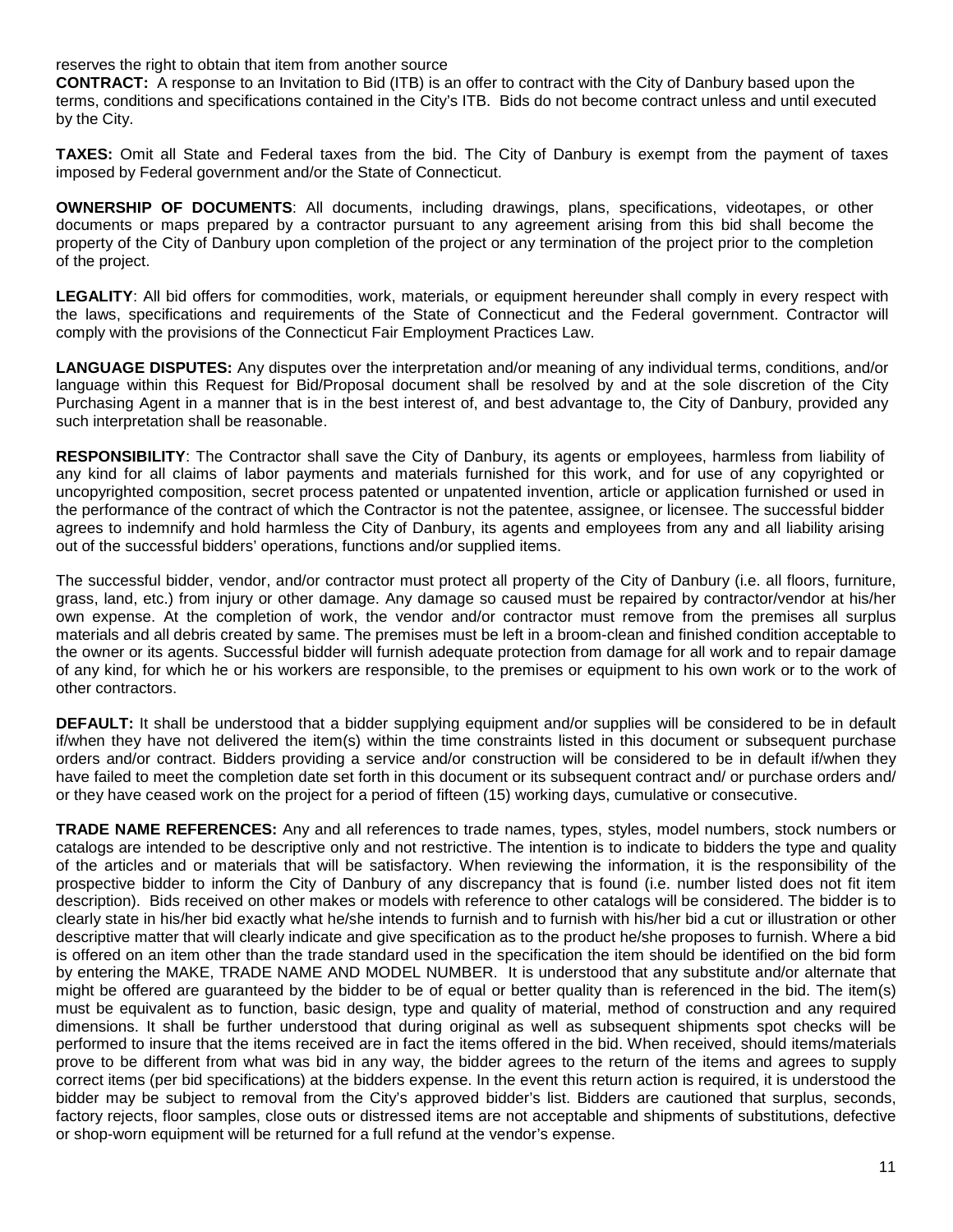**QUANTITY**: The quantities and/or materials listed in the specifications/bid sheets may be increased or decreased by the City of Danbury or its designated representative based on actual need at the time the purchase orders are placed.

**QUALITY**: The City of Danbury reserves the right to reject any proposal in whole or in part offering equipment and/or materials and/or services that in its or its agent's opinion does not meet the quality standards desired. Such decision is final and not subject to further recourse by the bidder.

**SAMPLES:** forwarded by the bidder will be returned to the bidder at his request and expense. Requests for return of samples must be submitted in writing at the time the sample is given to the City of Danbury or its representative. Samples not returned to the bidder will be disposed of at the discretion of the City of Danbury or its designated representative. Large pieces of equipment submitted for evaluation and inspection are to be picked up by the bidder within 30 days of the bid opening date. The City of Danbury or its designated agent will dispose of items not picked up within 30 days.

**AWARD**: It is the intent to award this bid in its entirety to one bidder, however, the City reserves the right to award the bid line item by line item if it is deemed in its best interest to do so. In addition, bidders are advised that should budgetary constraints dictate, part, and/or all the items in this bid may be rejected. This decision shall be considered final and not subject to recourse by the bidder.

In determining the lowest or highest responsible bidder, the City reserves the right to consider, in addition to price, the compatibility, quality, cost of maintenance and availability of parts, experience and/or past performance of the bidder, sufficiency of the financial resources of the bidder as relates to the offerings as well as the ability of the bidder to provide future maintenance and service.

Documents previously submitted to the City of Danbury will not be considered as satisfying submission requirements for this bid.

No bidder can claim any contract rights by virtue of bidding alone. Awarding of the contract means actual written notice by letter and a properly executed purchase order to the bidder or bidders to whom the bid has been awarded.

**OPTION TO RENEW:** This bid, once awarded, may be extended by mutual consent for up to two (2) additional one-year periods.

#### **BONDS** (if applicable)**:**

**Performance Bond**: The Contractor, when awarded the Bid, must submit within 10 days of the bid award, and before beginning the work or signing a contract, a Performance Bond amounting to one hundred percent (100%) of the total amount of the bid. Said performance bond must be in favor of the City of Danbury and executed by a surety company authorized to do business in the State of Connecticut. The City of Danbury reserves the right to retain the Bid Bond or Certified Check on bids below \$25,000.00 as a Performance Bond. On bids of \$25,000.00 or more the Performance Bond may be furnished in the following manner: Performance Bond, Surety Bond, Certified Check, Bank Check, Savings Account in both the City & Vendor's name or Letter of Credit.

**Maintenance Bond:** The contractor, upon signing a contract and before beginning the work, must submit to the Purchasing Agent a Maintenance Bond to guarantee that if defects in either labor or materials become evident within one year after completion and acceptance of work will be fixed at no cost to the City of Danbury. The maintenance bond may be included as a portion of the Performance Bond or as a separate bond. If it is issued as a separate bond said maintenance bond must be in favor of the City of Danbury and issued by a surety company licensed and authorized to do business in the State of Connecticut.

**Labor and Material Bonds:** Pursuant to Section 49-41(a) of the Connecticut General Statutes, as may be amended from time to time, a project for the construction, alteration or repair of any public building or public work, where the contract award amount is in excess of \$100,000.00, a labor (payment) and material bond in the full amount of the contract must be furnished to the City with a surety or sureties satisfactory to the City. Said bonds shall be filed with the Purchasing Agent on or before the award date. Any such bond shall have as principal the name of the person awarded the contract.

**Consent for Release of Final Payment**: AIA Document G707 & G706, or equivalent, must be signed and returned by the Surety Company before final payment will be released to the contractor.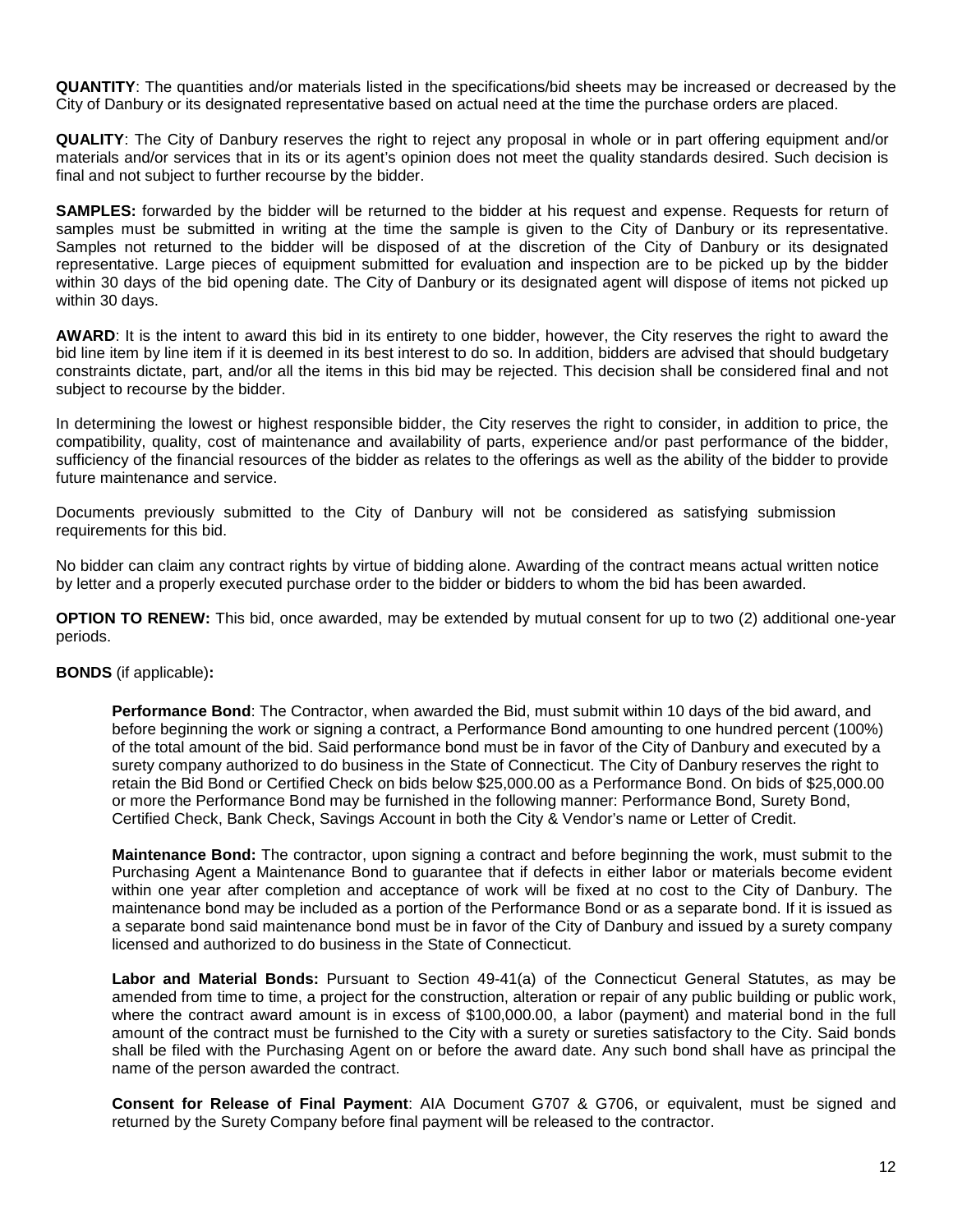#### **INSURANCE:**

**Certificate of Insurance:** All insurers must have an AM Best rating of A-V11 or better and admitted to do business in the State of Connecticut. All insurance policies must include a Waiver of Subrogation whereby the insured waives its right to subrogate against the City, its subsidiaries, employees, volunteers, directors and officers. Proof of proper insurance coverage, Workers Compensation Insurance, Liability and Property damage, and Vehicle Insurance shall be filed with the City of Danbury Purchasing Agent within 10 days after the award of the bid. The Certificate of Insurance must name the City of Danbury, 155 Deer Hill Avenue, Danbury, CT 06810, its subsidiaries, employees, volunteers, directors & officers as the "additional insured" and filed with the Purchasing Agent prior to commencement of work. Renewal Certificates of Insurance must be mailed to the Purchasing Agent 10 days prior to the expiration of the required coverage.

**Workman's Compensation Insurance**: The Contractor shall take out and maintain during the life of the contract adequate Workman's compensation Insurance for all the employees employed on said work. In case any class of employees or subcontractors is engaged in hazardous work under the contract at the site of the work is not protected under the Workman's Compensation statute, the contractor shall provide Workman's Compensation Insurance for the protection of employees not otherwise protected.

**Liability Insurance**: The Contractor shall take out and maintain for the life of the contract, adequate public liability insurance insuring against liability to persons not employed by him in an amount of not less than \$1,000,000.00 for injuries, wrongful death to any one person and subject to the limit for each person in an amount of not less than \$2,000,000.00 on account of one accident and property damage insurance in an amount of not less than \$1,000,000.00.

**Vehicle Insurance**: The Contractor shall take out and maintain for the life of the contract, adequate automotive/truck or other vehicle insurance with minimum coverage of \$1,000,000.00 each for both liability and under insured and uninsured motorist as well as any other coverage required by the State of Connecticut or requested by an official of the City of Danbury as relates to the contract.

**Additional Security**: The City of Danbury reserves the right to require successful bidders to enter into and such security arrangements as are deemed necessary to protect the City of Danbury, its property and goods.

**PERMITS**: The successful bidder agrees to obtain all work/building permits as might be required. The cost of obtaining such permits is the responsibility of the bidder. The City of Danbury reserves the right to waive local permit fees. In addition, it shall be understood that where property lines are to be considered, bidders are to verify said lines and measurements with proper City Officials prior to commencement of work. It is to be understood that any/all specifications and/or plans or drawings contained in or developed as a result of the bid process are and shall be presented subject to the approval of the City of Danbury planning, zoning and building officials and that awards made prior to said approval are subject to cancellation.

**PREVAILING WAGE**: When the State of Connecticut Prevailing Wage Rate is applicable to the bid, the successful bidder must submit a Certified Payroll Record prior to any request and/or invoice for payment.

#### **SAFETY:**

**Machine and/or Equipment Hazard Assessment and Safety Training:** Upon delivery of machines and/or equipment, suppliers are required to provide to the end-user employees, at no additional charge, a training session, which will emphasize hazard awareness and assessment and the safe use of such machinery/equipment.

**Occupational Safety and Health Act of 1970**: Seller shall warrant that the machinery, equipment or other materials covered hereby shall upon delivery to the City of Danbury, be in compliance with the standards required by said Act and any updates as pertain to or reference said Act as well as the standards required by comparable State and local laws, if any, for such machinery, equipment or other materials in effect at the time of delivery.

**Machines and/or Equipment Lockout/Tag out**: In an effort to comply with OSHA's final rule on the control of hazardous energy sources, vendors must warrant that any and all machines and/or equipment as is covered under this bid will be supplied and/or installed equipped with lockout/tag out devices as prescribed by OSHA.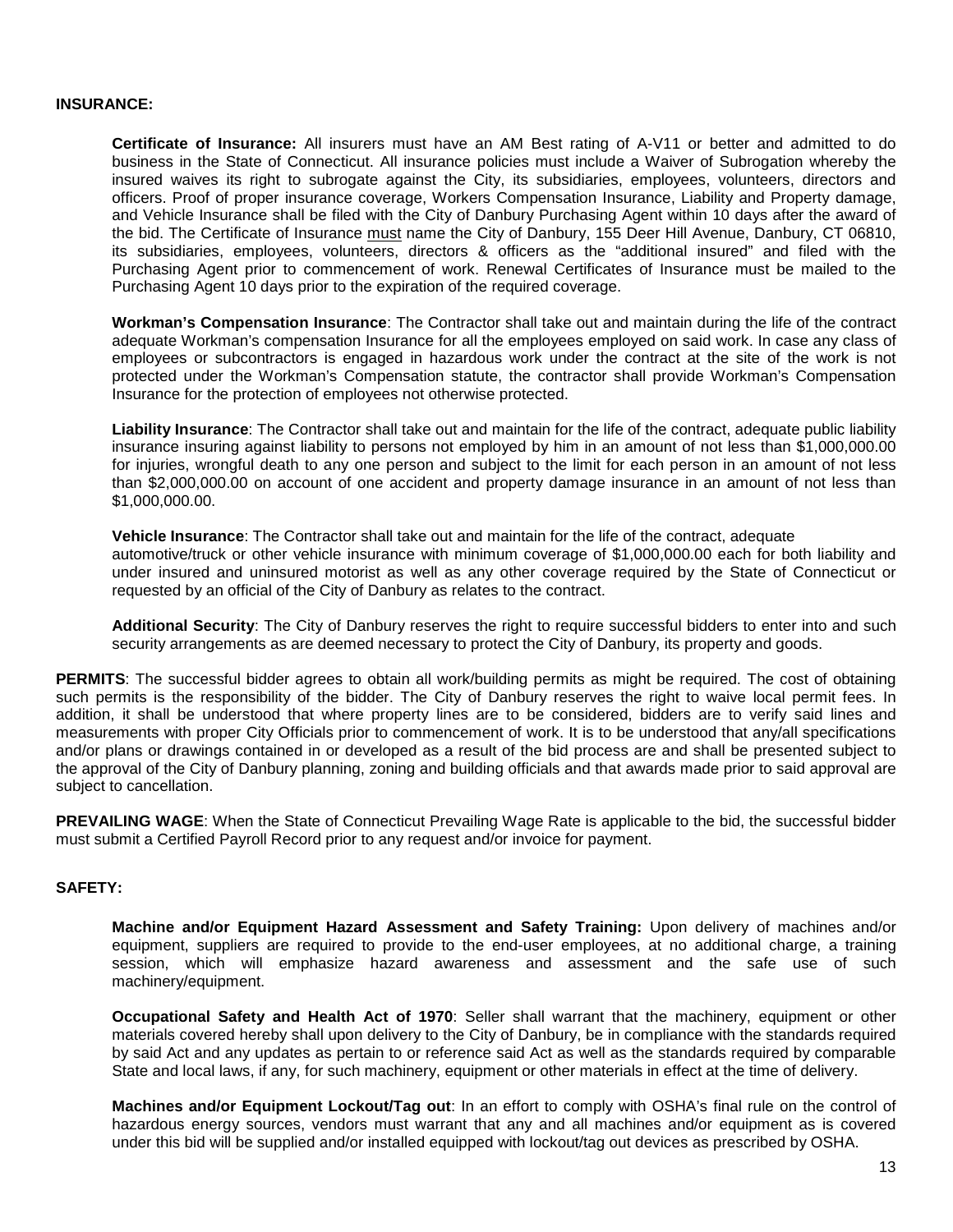**Toxic Substance Control Act (PL94-469):** Seller warrants that each and every chemical substance constituting or contained in the products sold or otherwise transferred to the City of Danbury under this bid and subsequent purchase orders is not on the list of prohibited chemical substances compiled and published by the Administrator of the Environmental Protection Agency pursuant to Act PL94-469 and are otherwise in compliance with said Act.

**Hazardous Materials**: Any materials required by this bid and subsequent purchase orders that are hazardous under federal, state, or local statute, ordinance, regulation, or agency order will be packaged, labeled, marked and shipped by the seller to comply with all federal, state and local regulations then in effect including but limited to the provisions of the Hazardous Materials Transportation Act and Regulations promulgated there under and will further comply with any special requirements and any policies and procedures of the City of Danbury relating to the purchase of hazardous materials as might be noted on subsequent purchase orders or otherwise communicated to seller in writing.

**Material Safety Data Sheets**: Shall be provided by the Seller upon delivery to the City of Danbury of any goods having constituents listed in the following references - OSHA 1910, ACHIG Current Threshold Values, DOT HazMat Table 49, IARC Carcinogen List, National Toxicology Program Carcinogen List, and/or Radioactive Materials. These Material Safety Data Sheets must be consistent with and include information required by the OSHA Hazard Communication Standard published as 29 CFR 1910.1200, as the same may be amended or supplemented from time to time.

**Asbestos**: Bidders are advised that asbestos-containing material may be located in the boiler rooms, pipe tunnels, storage areas and various portions of City buildings. Before proceeding on any contractual work on City buildings or their interiors, it is mandatory that bidders familiarize themselves with the asbestos-containing material and that said material be considered as a health hazard and all precautionary measurers according to the Ahera Rules & Regulations be observed. It is the bidder's responsibility to notify all employees and/or subcontractors of this notification.

**SUBCONTRACTORS**: The successful bidder shall not employ any subcontractor to fulfill any of the duties herein specified without express, prior written approval of the City of Danbury or its designated agent.

**EEO**: The successful bidder shall provide any/all additionally required, affirmative action statements, fair employment plans and non-discrimination programs and statement as might be required by the City of Danbury. In connection with the execution of this bid, subsequent purchase orders and/or contracts, the seller shall not discriminate against any employee or applicant for employment because of age, race, religion, color, sex or national origin. Bidders must comply with all rules & regulations of the Department of Labor with regard to Equal Employment Opportunities as pertains to municipalities.

**TERMINATION OF CONTRACT**: Any contract entered into by the City and the successful bidder shall provide that the City may terminate the contract upon thirty (30) days notice to the bidder.

**The City of Danbury reserves the right to award or reject any or all bids, or any portion thereof, to waive technicalities, and to award the bid and/or contracts to one or more bidders submitting essentially identical proposals and, that in the City's judgment, will best serve the public interest.** 

The terms and conditions of these "Instructions to Bidders" are made a part this bid.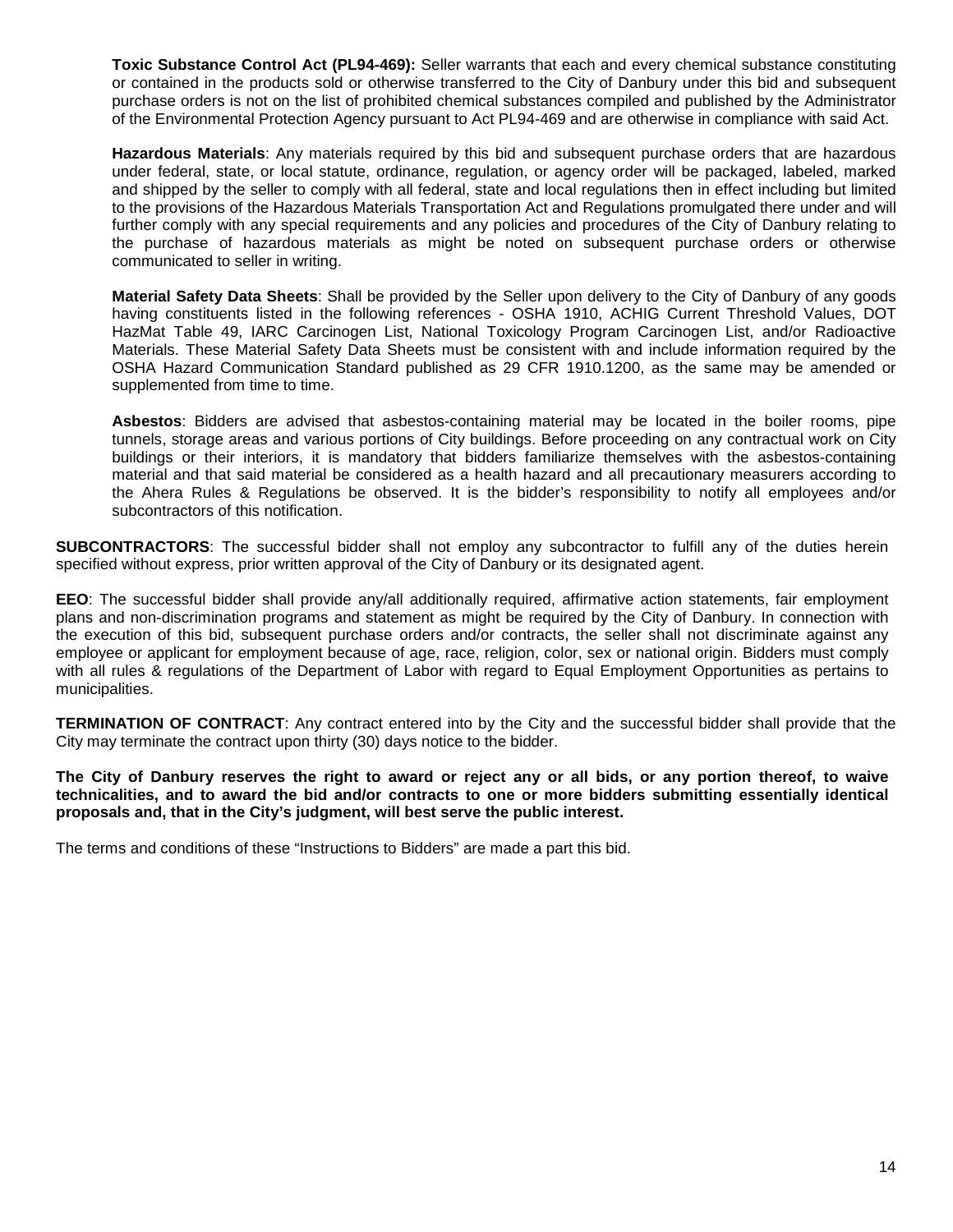# **SAMPLE FORM**

Bid # \_\_\_\_\_\_\_\_\_\_\_\_\_\_\_\_\_\_\_\_\_\_\_\_\_\_\_\_\_

# **NON-COLLUSION AFFIDAVIT**

| <b>STATE OF</b> | <b>COUNTY OF</b>                               |            |
|-----------------|------------------------------------------------|------------|
|                 | being first duly sworn, deposes and says that: |            |
| am              | ∩t                                             | the bidder |

2. I am fully informed respecting the preparation and contents of the attached bid and of all pertinent circumstances respecting such bid;

that has submitted the attached request for bid for \_\_\_\_\_\_\_\_\_\_\_\_\_\_\_\_\_\_\_\_\_\_\_\_\_\_\_\_;

- 3. Such bid is genuine and is not a collusive or sham bid;
- 4. Neither the bidder nor any of its officers, partners, owners, agents, representatives, employees or parties of interest, including this affiant, has in any way colluded, conspired, connived or agreed directly or indirectly with any other bidder, firm or person to submit a collusive or sham bid in connection with the work for which the attached bid has been submitted nor has it in any manner, directly or indirectly, sought by agreement or collusion or communication or conference with any other bidder, firm or person to fix the price or prices in the attached bid or of any other bidder, or to fix any overhead, profit or cost element of the bid price or the price of any bidder, or to secure through any collusion, conspiracy, connivance or unlawful agreement any advantage against the City of Danbury or any person interested in the proposed bid; and
- 5. The price or prices quoted in the attached bid are fair and proper and are not tainted by any collusion, conspiracy, connivance or unlawful agreement on the part of the bidder or any of its agents, representatives, owners, employees, or parties in interest, including this affiant.

| Subscribed and sworn to before this                        |  |
|------------------------------------------------------------|--|
| <u>_____________</u> day of ___________________, 20______. |  |
|                                                            |  |
|                                                            |  |
|                                                            |  |

My commission expires \_\_\_\_\_\_\_\_\_\_\_\_\_\_\_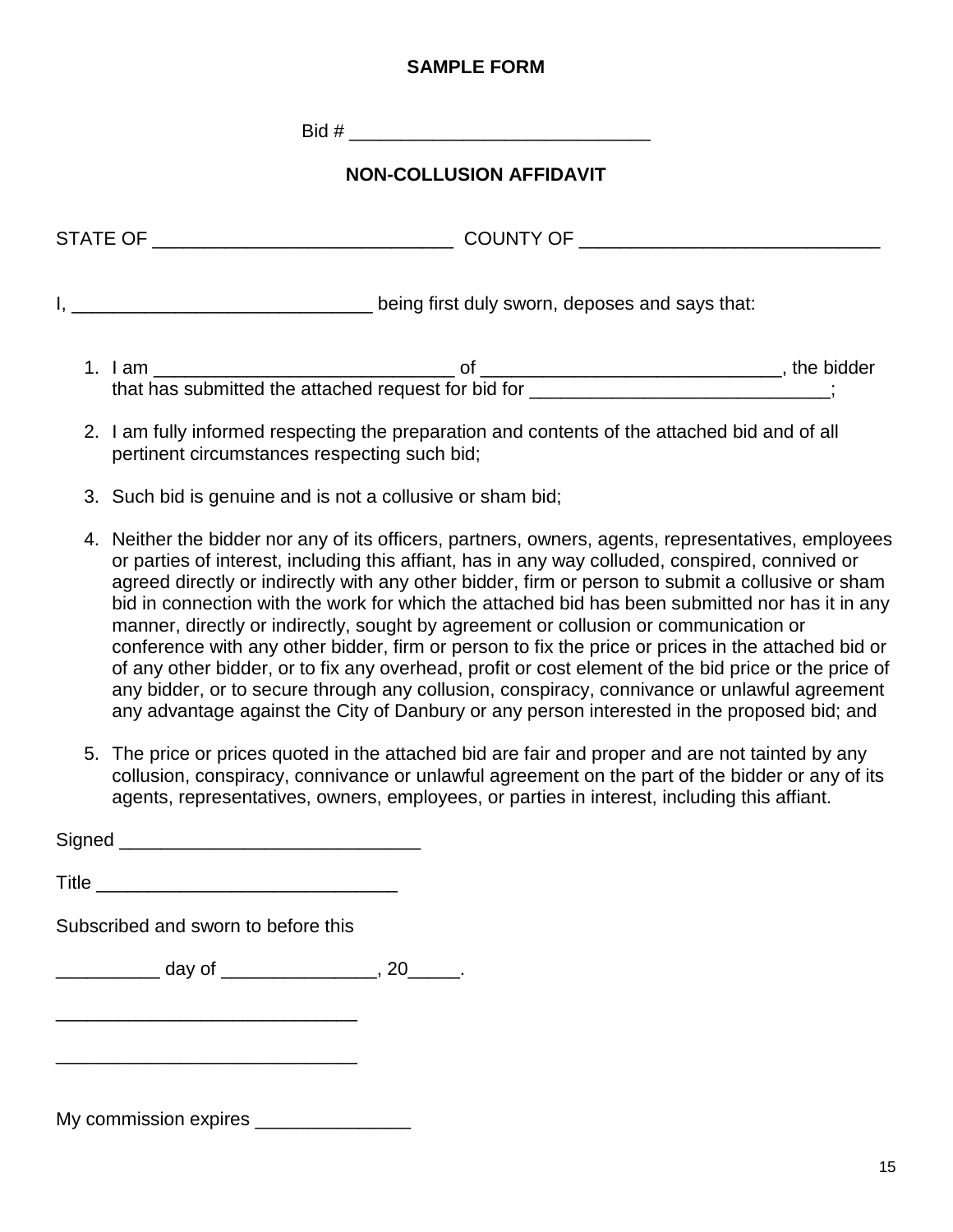# **SAMPLE FORM**

Bid # \_\_\_\_\_\_\_\_\_\_\_\_\_\_\_\_\_\_\_\_\_\_\_\_\_\_\_\_\_

| City<br>$\Box$<br>Architect<br>$\Box$<br>Contractor<br>$\Box$<br>Surety<br>$\Box$<br>Other<br>$\Box$ |                                                                                                                                                                                                                                                             |
|------------------------------------------------------------------------------------------------------|-------------------------------------------------------------------------------------------------------------------------------------------------------------------------------------------------------------------------------------------------------------|
| <b>PROJECT/BID NUMBER:</b>                                                                           |                                                                                                                                                                                                                                                             |
| TO:<br>City of Danbury<br>Attn: Purchasing Agent<br>155 Deer Hill Avenue<br>Danbury, CT 06810        |                                                                                                                                                                                                                                                             |
| <b>CONTRACTOR:</b>                                                                                   |                                                                                                                                                                                                                                                             |
| indicated above, the (insert name & address of Surety Co.)                                           | In accordance with the provisions of the contract between the City of Danbury and the contractor as<br>, SURETY COMPANY on bond of<br><u> 1980 - Johann Barbara, martin da basar da basar da basar da basar da basar da basar da basar da basar da basa</u> |
|                                                                                                      |                                                                                                                                                                                                                                                             |
| Surety Company's bond.<br>Subscribed and sworn to before this                                        | , CONTRACTOR, hereby<br>approves of the final payment to the Contractor, and agrees that final payment to the Contractor shall<br>not relieve the surety Company of any of its obligations to the City of Danbury as set forth in the                       |
| _____ day of ___________, 20___                                                                      | <b>Surety Company</b>                                                                                                                                                                                                                                       |
| <b>Notary Public</b>                                                                                 | Authorized Representative's Signature                                                                                                                                                                                                                       |
| My commission expires ________                                                                       | <b>Title</b>                                                                                                                                                                                                                                                |